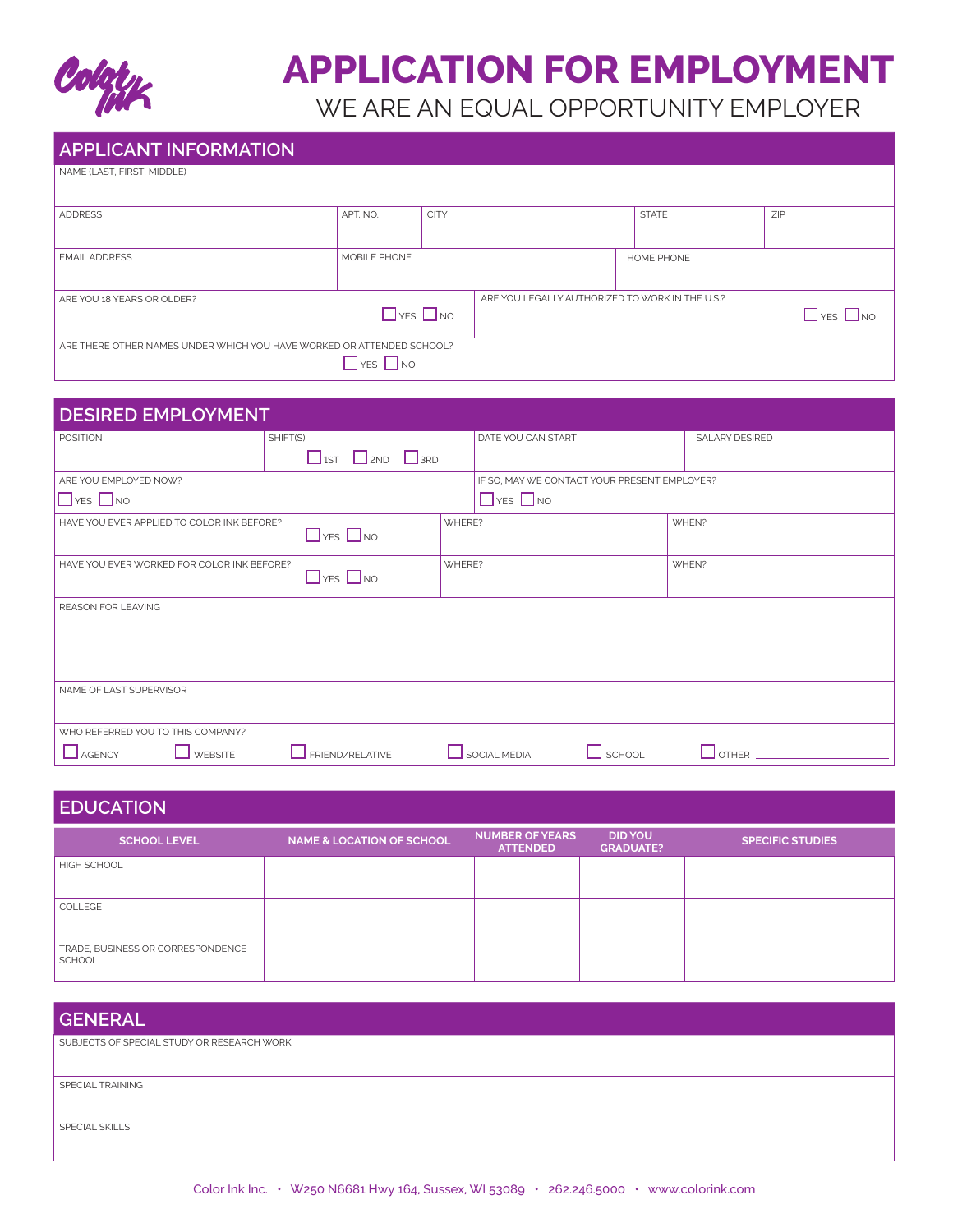| ADDRESS                                                 |          | <b>CITY</b> |           | <b>STATE</b> | ZIP |
|---------------------------------------------------------|----------|-------------|-----------|--------------|-----|
|                                                         |          |             |           |              |     |
| <b>START DATE</b>                                       | END DATE |             | JOB TITLE |              |     |
|                                                         |          |             |           |              |     |
| CAN WE CONTACT YOUR SUPERVISOR?<br>$\Box$ YES $\Box$ NO |          |             |           |              |     |
| NAME OF SUPERVISOR                                      | TITLE    |             |           | PHONE        |     |
|                                                         |          |             |           |              |     |
| <b>REASON FOR LEAVING</b>                               |          |             |           |              |     |
| <b>DESCRIPTION OF WORK</b>                              |          |             |           |              |     |

| NAME OF PREVIOUS EMPLOYER       |                      |             |                  |       |     |
|---------------------------------|----------------------|-------------|------------------|-------|-----|
| ADDRESS                         |                      | <b>CITY</b> | <b>STATE</b>     |       | ZIP |
| START DATE                      | END DATE             |             | <b>JOB TITLE</b> |       |     |
| CAN WE CONTACT YOUR SUPERVISOR? | $\Box$ YES $\Box$ NO |             |                  |       |     |
| NAME OF SUPERVISOR              | <b>TITLE</b>         |             |                  | PHONE |     |
| DESCRIPTION OF WORK             |                      |             |                  |       |     |
| <b>REASON FOR LEAVING</b>       |                      |             |                  |       |     |
|                                 |                      |             |                  |       |     |

| NAME OF PREVIOUS EMPLOYER       |                      |             |                  |              |     |  |
|---------------------------------|----------------------|-------------|------------------|--------------|-----|--|
| ADDRESS                         |                      | <b>CITY</b> |                  | <b>STATE</b> | ZIP |  |
| START DATE                      | END DATE             |             | <b>JOB TITLE</b> |              |     |  |
| CAN WE CONTACT YOUR SUPERVISOR? | $\Box$ YES $\Box$ NO |             |                  |              |     |  |
| NAME OF SUPERVISOR              | <b>TITLE</b>         |             |                  | PHONE        |     |  |
| DESCRIPTION OF WORK             |                      |             |                  |              |     |  |
| REASON FOR LEAVING              |                      |             |                  |              |     |  |
|                                 |                      |             |                  |              |     |  |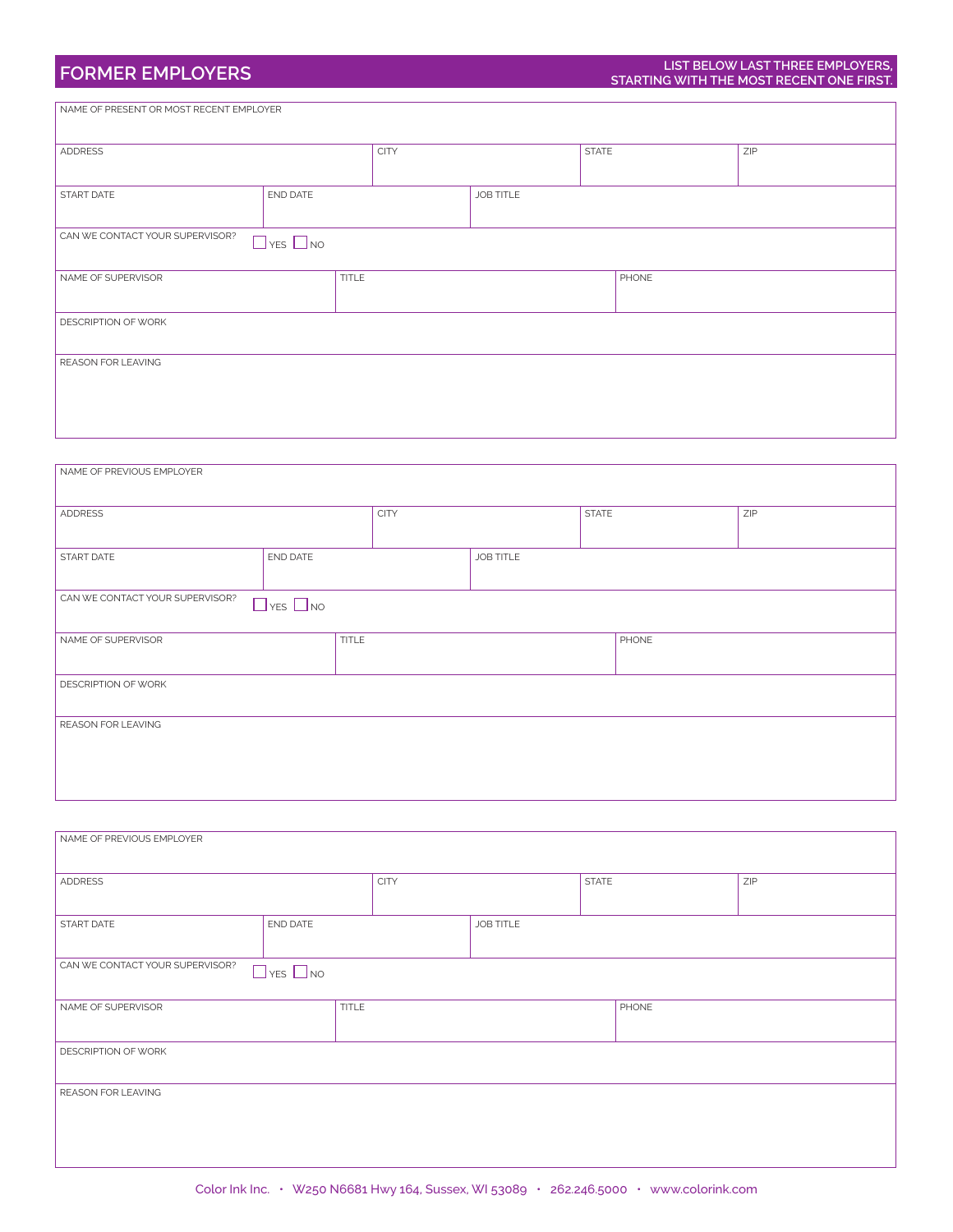| <b>REFERENCES</b> | BELOW, GIVE THE NAMES OF THREE PERSONS YOU ARE NOT RELATED TO,<br>WHOM YOU HAVE KNOWN FOR AT LEAST ONE YEAR. |                     |                   |
|-------------------|--------------------------------------------------------------------------------------------------------------|---------------------|-------------------|
| <b>NAME</b>       | <b>ADDRESS</b>                                                                                               | <b>PHONE NUMBER</b> | <b>YRS. KNOWN</b> |
|                   |                                                                                                              |                     |                   |
|                   |                                                                                                              |                     |                   |
|                   |                                                                                                              |                     |                   |

#### **MILITARY**

ARE YOU A VETERAN?

 $\Box$  YES  $\Box$  NO  $\Box$  DO NOT WISH TO ANSWER

### **PLEASE READ CAREFULLY BEFORE SIGNING THIS FORM**

- 1. All information contained in this application is true and correct to the best of my knowledge and belief. I understand that misrepresentations or omissions of any kind may result in denial of employment or be cause for subsequent dismissal if I am hired.
- 2. I authorize the release of information to Color Ink related to my prior employment. I voluntarily and knowingly fully release and hold harmless any person or organization that provides information pertaining to me or my employment.
- 3. I understand that upon receiving a job offer I will be required to undergo a pre-employment drug screen and background check. The job offer is conditioned upon a satisfactory result. I authorize the release of the drug screen & background check results to Color Ink.
- 4. Regardless of whether or not I become employed by Color Ink, I recognize that this application is not and should not be considered a contract of employment. I understand that employment at Color Ink is on an at-will basis and that my employment may be terminated with or without cause at any time and without notice, at my or Color Ink's option unless specifically provided otherwise in a written employment contract. I further understand that no company employee or representative has the authority to enter into a contract regarding duration or terms and conditions of employment other than an officer or official of the company, and then only by means of a signed, written document.

Signed by  $-$ 

Date

**Thank you for your interest in Color Ink, Inc.**